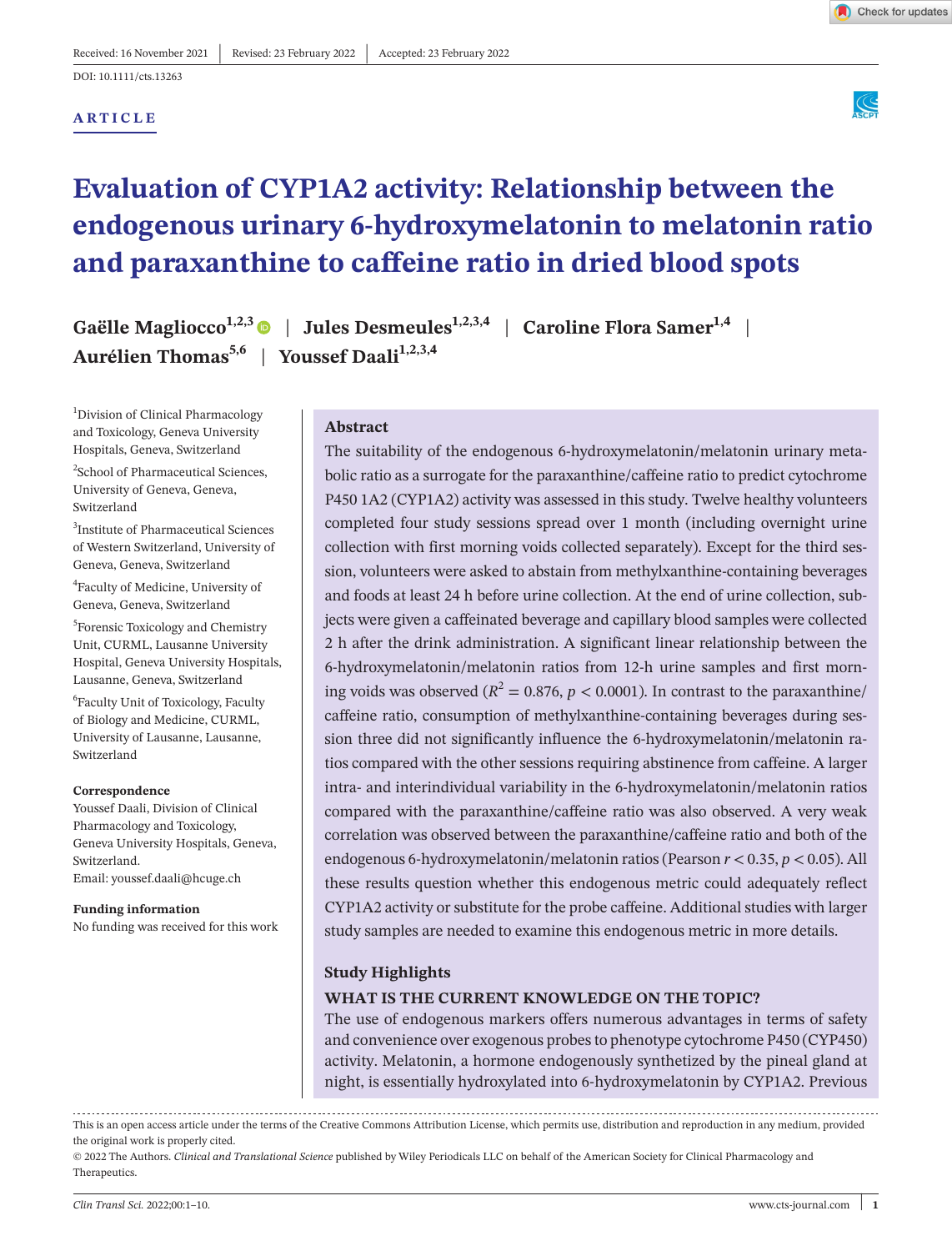studies have shown successful use of exogenous melatonin for CYP1A2 phenotyping, prompting interest in possible CYP1A2 phenotyping via endogenous 6-hydroxymelatonin to melatonin metabolic ratio.

#### **WHAT QUESTION DID THIS STUDY ADDRESS?**

This study assessed the suitability of the endogenous 6-hydroxymelatonin to melatonin urinary metabolic ratio to substitute caffeine to predict CYP1A2 activity.

### **WHAT DOES THIS STUDY ADD TO OUR KNOWLEDGE?**

The endogenous 6-hydroxmelatonin to melatonin ratio could be measured noninvasively in morning spot urine without substantial impact of caffeine intake. However, despite a weak positive correlation with the paraxanthine to caffeine ratio, current results are insufficient to affirm the ability of the 6-hydroxmelatonin to melatonin ratio to adequately reflect CYP1A2 activity, or even to outperform the probe caffeine.

### **HOW MIGHT THIS CHANGE CLINICAL PHARMACOLOGY OR TRANSLATIONAL SCIENCE?**

The use of the endogenous 6-hydroxymelatonin to melatonin ratio measured in morning spot urine represents an interesting starting point for larger clinical studies evaluating this endogenous metric.

### **INTRODUCTION**

Cytochrome P450 1A2 (CYP1A2) is one the most important CYP enzymes in the human liver.<sup>1</sup> Its expression has been reported to vary from 40- to 130-fold in the human population.2 The causes of variability in CYP1A2 activity are numerous and primarily include non-genetic factors, such as smoking, drug–drug interactions, age, or gender. $<sup>1</sup>$ </sup> Globally, clinical impact of CYP1A2 genotyping is prone to conflicting evidence in the literature, and phenotype prediction from CYP1A2 genotype is not well-established. $3-5$ CY1A2 phenotyping thus appears as the best tool to characterize enzyme function, representing a major step toward personalized medicine. Caffeine is the most commonly used probe to phenotype CYP1A2 activity.<sup>6,7</sup> Caffeine metabolism goes through several CYP450 enzymes, but  $\sim$  95% of a total caffeine dose is metabolized by CYP1A2. Its main metabolites are theobromine (about 10%) and paraxanthine (about 80%) through N3-demethylation. $6,7$  Prior to CYP1A2 phenotyping using caffeine, study participants or patients are usually asked to refrain from methylxanthinecontaining foods and beverages, which constitutes a major drawback of this procedure.<sup>7</sup>

In the field of personalized medicine, there is considerable interest in endogenous compounds metabolized through drug-metabolizing enzymes.<sup>8,9</sup> Indeed, CYP450 enzymes are subject to high intra- and interindividual variability, requiring effective and nonburdensome tools to characterize their activity in a given subject at a specific time.<sup>10</sup> The use of endogenous markers offers numerous advantages over exogenous probes to phenotype CYP450 activity. It is a very safe approach because there is no need to ingest or inject xenobiotics, eliminating any risk of allergy, intolerance or

adverse effects.<sup>8</sup> Moreover, phenotyping using endobiotics could help provide knowledge of CYP450 activity in populations where the administration of exogenous compounds may be inconvenient and unethical, such as pregnant women, children, or the elderly. $8,11,12$  In this context, melatonin is a hormone synthetized by the pineal gland at night from serotonin by a two step-process.<sup>13</sup> Its metabolism is essentially mediated by CYP1A2, which catalyzes hydroxylation of melatonin into 6-hydroxymelatonin.<sup>14</sup> In 12 healthy volunteers who received a single oral dose of 25 mg of melatonin and 100 mg of caffeine, melatonin clearance correlated significantly with caffeine clearance  $(r<sub>s</sub> = 0.748; p = 0.005)$ , suggesting that melatonin may be an alternative to caffeine as a probe drug for CYP1A2 phenotyping.15 However, measurement of endogenous melatonin and its metabolite, 6-hydroxymelatonin, has been poorly explored as a marker of CYP1A2 activity. Von Bahr et al.<sup>16</sup> measured endogenous melatonin levels in serum and urine from seven healthy volunteers. Following administration of fluvoxamine 50 mg, a potent CYP1A2 inhibitor, they observed an increase in the area under the concentrationtime curve (AUC) of melatonin by 2.8-fold and in urinary melatonin excretion over 14 h by 2.1-fold compared with placebo ( $p < 0.05$ ).<sup>16,17</sup> Likewise, Skene et al.<sup>18</sup> showed that in addition to increasing AUC of melatonin by a factor of 2.9 ( $p < 0.01$ ), fluvoxamine 100 mg decreased urinary excretion of 6-sulphatoxymelatonin, the conjugated form of 6-hydroxymelatonin, between midnight and 9 a.m. compared to the control session in eight study participants (*p* < 0.01).

The objective of this study was to provide additional data concerning the 6-hydroxymelatonin to melatonin metabolic ratio in human urine. In particular, we investigated whether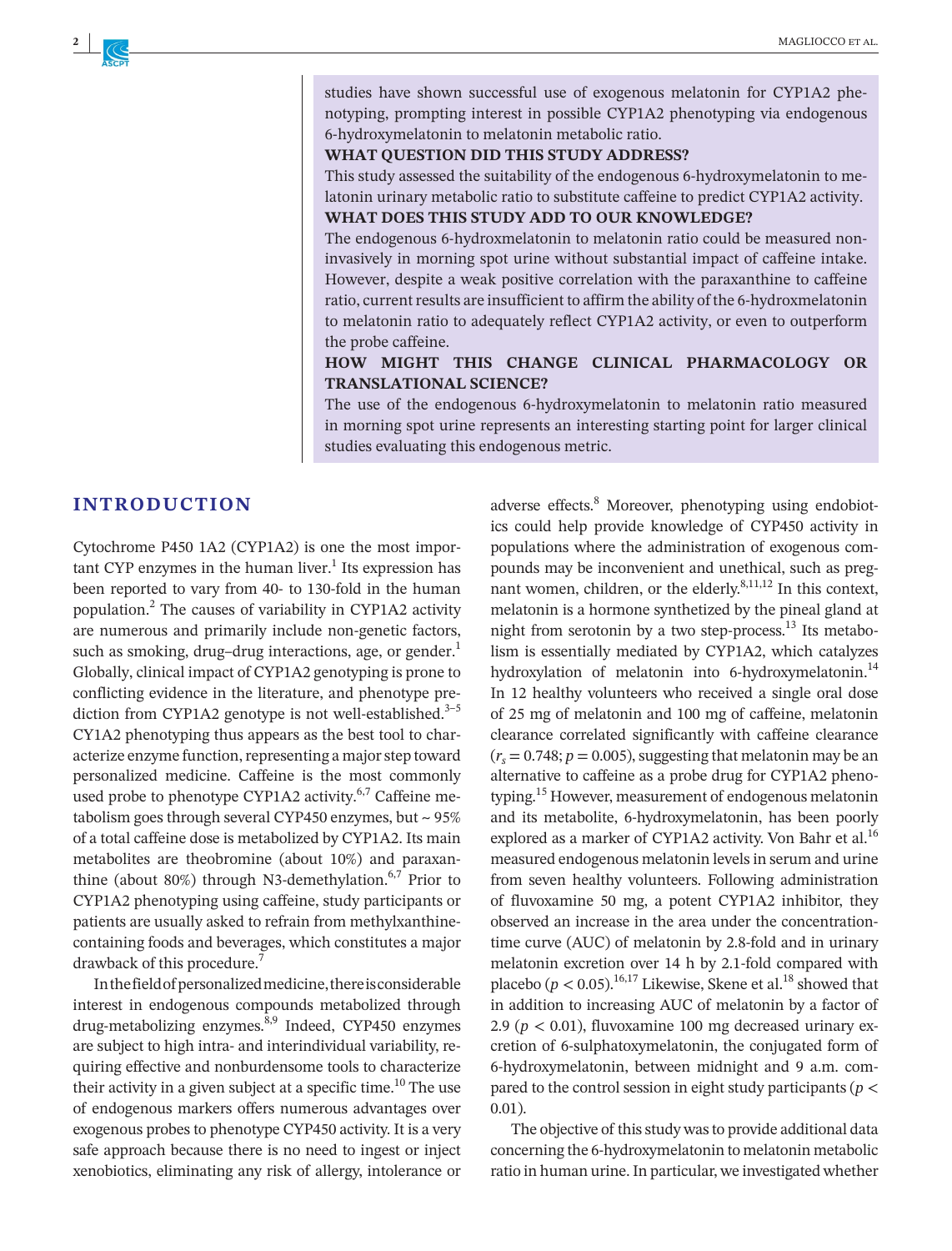overnight urine (collected from 9 p.m. to 9 a.m.) could be substituted by first morning void samples for the purpose of CYP1A2 phenotyping. The use of the paraxanthine/caffeine ratio in dried blood spots (DBS) in a single-time point drawn 2 h after caffeine administration, is a validated approach developed by Bosilkovska et al. to determine CYP1A2 activity.19,20 Therefore, correlations between the metabolic ratio of 6-hydroxymelatonin/melatonin in urine and paraxanthine/caffeine in DBS were also assessed. Finally, the intraand interindividual variabilities of the 6-hydroxymelatonin/ melatonin ratio, as well as the impact of caffeine intake on this endogenous marker were established.

### **METHODS**

### **Study design and population**

The study protocol (NCT04420611) was approved by the Geneva Research Ethics Committee and the study was conducted according to the guidelines of the Declaration of Helsinki. All participants provided written informed consent before inclusion. Participants unable to abstain from alcohol or methylxanthine-containing beverages and food for 24 h, sensitive to coffee/cola beverages, or taking irregularly (i.e., non-daily or inconstant dosages) drugs, and foods or tobacco-derived products that modulate CYP1A2 activity were excluded.

The study was conducted in four sessions spread over 1 month, as described in Figure 1.

During each study session, overnight urine (including urine voided during the night) were collected for 12 h (from 9 p.m. to 9 a.m.). First morning voids were collected separately in order to obtain an aliquot analyzed independently from the 12 h collection. The remaining urine from the first morning voids' container was combined in the 12-h urine bottle to create the 12-h sample.

Volunteers were asked to refrain from alcohol consumption and methylxanthine-containing beverages and foods at least 24 h before the urine collection, except for session three regarding the consumption of methylxanthines. Before this second-to-last session, subjects were on an unrestricted caffeine intake during the 24 h preceding urine collection. For subjects who did not drink caffeinated beverages daily, they were asked to consume at least one cup of coffee or cola 24 h prior to overnight urine collection to ensure caffeine intake. At around 9 a.m., after each overnight urine collection, subjects were administered a cup of coffee or cola (depending on individual preference) after an overnight fast. Capillary blood samples from a small finger prick  $(10 \mu L)$  were collected 2 h after the beverage was given. The measurement of the paraxanthine/caffeine ratio in DBS 2 h after the administration of caffeine is based on a previous report by Bosilkovska et al. $^{20}$  This work showed a significant correlation between two ratios of paraxanthine/caffeine (i.e., one using the area under the concentration-time curve from time zero to the last quantifiable concentration  $[AUC<sub>last</sub>]$  in plasma and the other using a single time point capillary DBS at 2 h), under basal condition as well as after the intake of inducer/inhibitors. Capillary whole blood was collected using microsampling HemaXis DB10 kits purchased from DBS System SA, allowing collection of controlled volume (10.0  $\pm$  0.5 μL per spot; Gland, Switzerland). In addition, Bosilkovska et al.<sup>19</sup> observed strong linear relationships between caffeine and paraxanthine concentrations in capillary DBS and venous plasma, as indicated by high values of coefficients of determination  $(R^2$  ranging from 0.843-0.985), suggesting that DBS may be an alternative sampling technique to conventional venous plasma collection.

# **Quantification of 6-hydroxymelatonin/ melatonin, and paraxanthine/caffeine**

All the compounds were quantified in urine or DBS using an Agilent 1290 Infinity series LC system from Agilent (Paolo Alto, CA) coupled to a 6500 QTtrap triple quadrupole linear ion trap mass spectrometer from AB Sciex equipped with an electrospray ionization (Darmstadt, Germany). Both methods were validated in terms of selectivity, accuracy, precision, recovery, and matrix effect.



**FIGURE 1** Study design. DBS, dried blood spot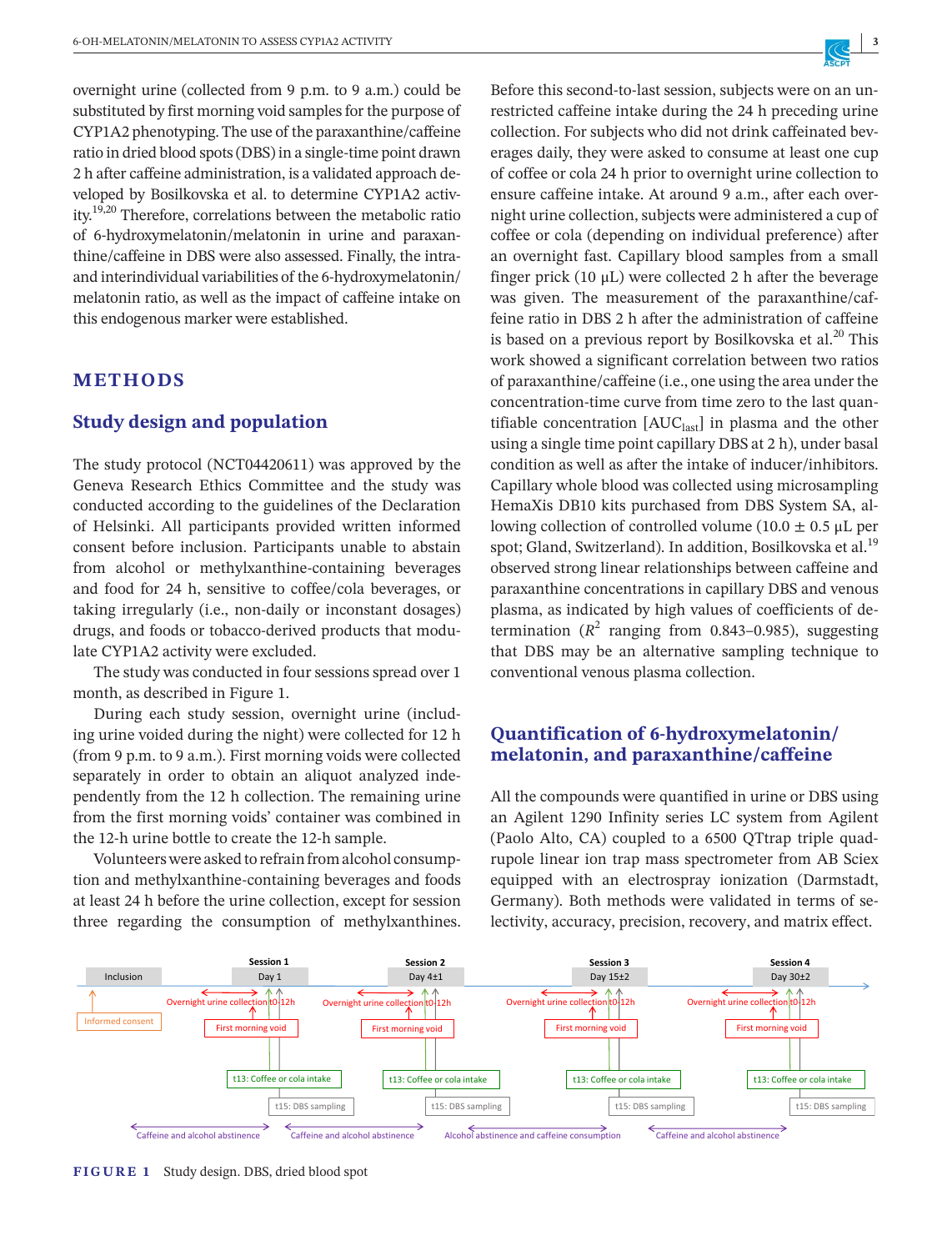Urinary 6-hydroxymelatonin and melatonin were quantified according to the method described by Magliocco et al. $^{21}$  using deuterated analogues as internal standards. Very briefly, following solid phase extraction and enzymatic hydrolysis, quantification was performed using a single reverse-phase high-performance liquid chromatography coupled with tandem mass spectrometry (LC-MS/ MS) method. Because 6-hydroxymelatonin is largely conjugated into 6-sulfatoxymelatonin and 6-hydroxymelatonin glucuronide, we used β-glucuronidase/arylsulfatase solution from *Helix pomatia* for rapid [hydrolysis](https://www.sciencedirect.com/topics/biochemistry-genetics-and-molecular-biology/enzymatic-hydrolysis) of the [glucu](https://www.sciencedirect.com/topics/biochemistry-genetics-and-molecular-biology/glucuronide)[ronide](https://www.sciencedirect.com/topics/biochemistry-genetics-and-molecular-biology/glucuronide) and sulfate linkage.<sup>21</sup>

The analyses of paraxanthine and caffeine in DBS were performed using the LC-MS/MS method, as described in the study of Bosilkosvka et al.<sup>19</sup> using methanol as extraction solvent.

### **Statistical analysis**

Linear regression and Bland–Altman plot were used to evaluate the relationship between the 6-hydroxymelatonin/ melatonin ratio from overnight urine samples and first morning voids. For the Bland–Altman analysis, the average of the ratios in 12-h (overnight) and first morning voids urine samples at each session were measured and the percentage of difference was calculated as follows:

# **RESULTS**

### **Subjects**

A total of 12 healthy volunteers (6 men and 6 women) were recruited. The median age was 29 years (range 24– 61 years). All subjects were White. One subject was a light daily smoker (1–5 cigarettes/day). Two female volunteers took oral contraceptive pills but no study session was scheduled during the 7-day contraceptive-free interval. The other volunteers were not taking any other drugs modulating CYP1A2 activity.

Using the ROUT method with a preselected falsediscovery rate of 1%, data from one volunteer in session one were removed from the data analysis because of extreme differences in the 6-hydroxymelatonin/melatonin ratios compared with other sessions and other volunteers. Normal distributions of the data were confirmed by the Kolmogorov–Smirnov test.

## **Overnight versus first morning void urine samples**

On average, urine volume was 2.3-fold higher (range 1.1– 7.6) during the 12-h collection compared with samples from the first morning voiding.

| Melatonin | $\frac{Hydroxymelatonin}{Mydroxynelatonin}$ in first morning voids – $\frac{Hydroxymelatonin}{Myltonin}$ in overnight urine samples<br>Melatonin | 100 |  |  |  |  |  |
|-----------|--------------------------------------------------------------------------------------------------------------------------------------------------|-----|--|--|--|--|--|
| Average   |                                                                                                                                                  |     |  |  |  |  |  |

We reported the −20 to +20% range in the Bland–Altman plots, because at least 67% of the observations must fall within this range for two methods to be considered as providing similar results according to the European Medicines Evaluation Agency (EMEA) guidelines (cross-validation acceptance criteria) and previous reports. $22-24$  In addition, based on the US Food and Drug Administration (FDA) Bioequivalence Hearing, a difference of 20% is not considered clinically significant.<sup>25</sup>

Normality was tested using the Kolmogorov–Smirnov test and significant outliers were identified by the ROUT method and removed  $(Q = 1\%)$ . The effect of caffeine on the 6-hydroxymelatonin/melatonin and paraxanthine/caffeine ratios was assessed via one-way analysis of variance (ANOVA) followed by Tukey's post hoc tests. Pearson's correlation coefficients were calculated to measure the correlation between the 6-hydroxymelatonin/melatonin and paraxanthine/caffeine ratios.

All statistical analyses were performed using GraphPad Prism 8.0.1 software (San Diego, CA). A *p* value less than or equal to 0.05 was considered statistically significant.

Figure 2a illustrates the relationship between the 6-hydroxymelatonin/melatonin urinary metabolic ratio measured from 12-h urine samples and first morning voids in 12 participants at all four study sessions. A significant linear relationship was measured between these two different urine collection methods. The Bland–Altman plot (Figure 2b) shows that the bias (average of the differences) between the 12-h urine samples and the first morning voids is around −1.26%. The limits of agreement of the Bland–Altman plot (calculated as bias ±1.96 times the standard deviation of the relative difference) were between −38.62% and 36.10%. At least 67% of the values were within the  $\pm 20\%$  threshold set in the EMEA guidelines (cross-validation acceptance criteria).

## **Influence of caffeine intake**

As illustrated in Figure 3a,b, the mean 6-hydroxymelatonin/ melatonin ratios in 12-h (overnight) and first morning voids urine samples were not significantly different among the four study sessions, including the third session.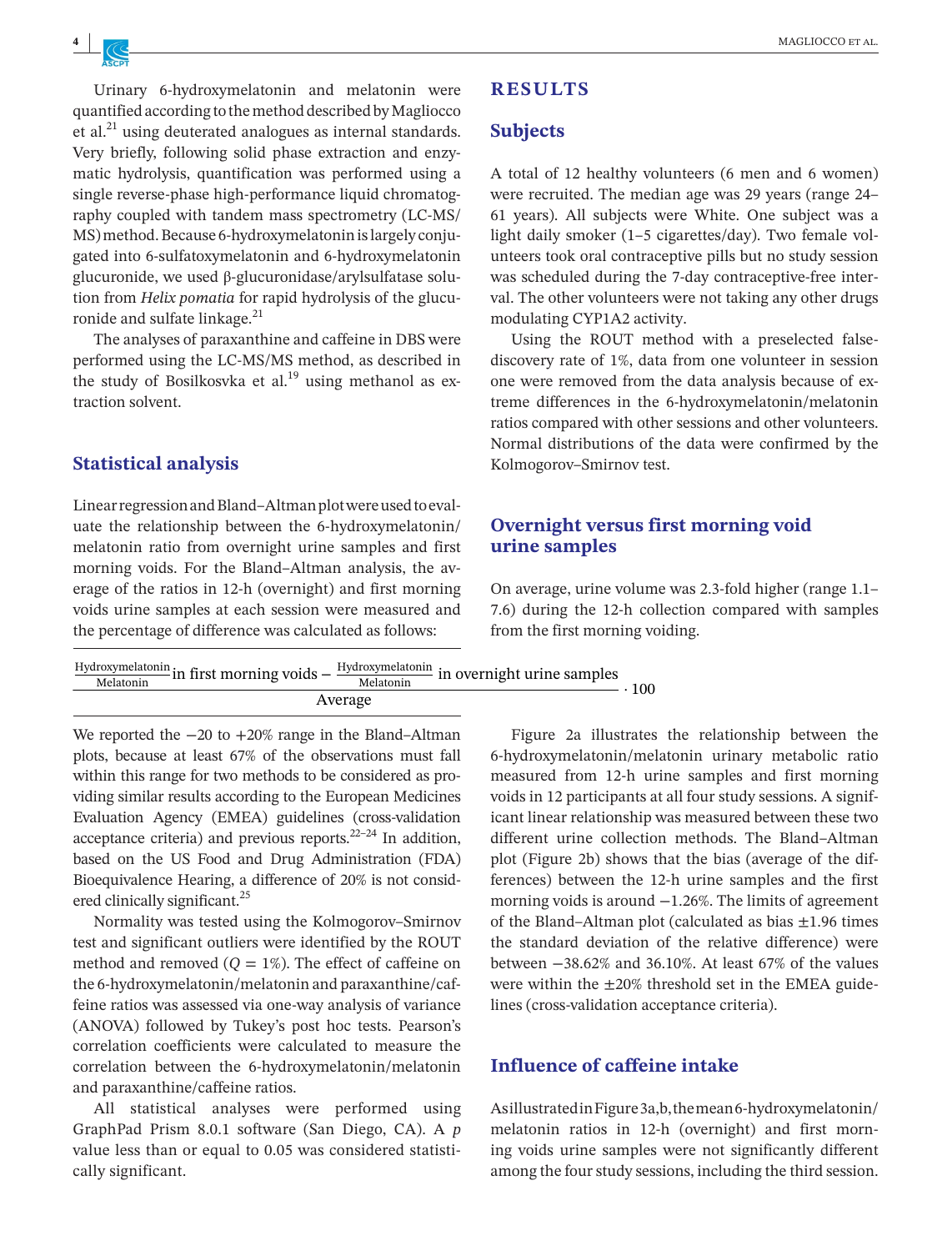

**FIGURE 2** (a) Linear regression between 6-hydroxymelatonin/melatonin ratios measured in 12-h (overnight) and first morning voids urine samples. (b) Bland–Altman comparison of the 6-hydroxymelatonin/melatonin ratio in 12-h (overnight) and first morning voids urine samples. This plot illustrates the average of the ratios measured in 12-h (overnight) and first morning voids urine samples at each session (*x*-axis) versus the difference between the ratios in first morning voids and 12-h (overnight) urine samples (expressed as a percentage of the average, *y*-axis). The mean bias and 95% limits of agreement are represented as solid, red lines, whereas the dashed lines show the −20 to +20% range

The following paraxanthine/caffeine metabolic ratios were measured in DBS samples in sessions one, two, three, and four:  $0.22 \pm 0.07$ ,  $0.21 \pm 0.05$ ,  $0.36 \pm 0.06$ , and  $0.22 \pm 0.07$ , respectively (Figure 3c). The paraxanthine/caffeine ratio was significantly increased by  $\sim$  1.6-fold when subjects were requested to consume methylxanthinecontaining beverages and foods (session 3) compared with the other sessions (sessions 1, 2, and 4). Examining the individual data (Appendix S1), the paraxanthine/caffeine metabolic ratio was increased in all subjects during session three compared with the other sessions, except for one participant whose ratio remained rather stable.

### **Intra- and interindividual variability**

In our study, the mean intersubject coefficients of variation (CVs) of the 6-hydroxymelatonin/melatonin ratios measured in first morning voids and 12-h (overnight) urine samples were  $41.0 \pm 12.2\%$  and  $43.9 \pm 11.9\%$ , respectively (Appendix S1). The mean intersubject CV of the paraxanthine/caffeine ratio in DBS at 2 h was  $26.7\% \pm 8.3\%$ .

The mean intrasubject CVs of the paraxanthine/caffeine ratio in DBS at 2 h and 6-hydroxymelatonin/melatonin ratios measured in first morning voids and 12-h (overnight) urine samples are described in Table 1. Because of the significant impact of uncontrolled caffeine consumption on the paraxanthine/caffeine ratio, session three was excluded for assessment of intra-individual variability in this metric (see section Influence on caffeine intake). The light smoker, corresponding to the subject number seven, showed globally higher 6-hydroxymelatonin/melatonin urinary ratios (first morning voids and overnight collection) than other individuals, except for the participant number eight. However, such results were not reflected in the paraxanthine/caffeine ratio.

# **Correlation between the DBS paraxanthine/caffeine ratio and the endogenous urinary 6-hydroxymelatonin/ melatonin ratio**

Figure 4a,b show the results regarding the Pearson's correlation coefficients between the 6-hydroxymelatonin/ melatonin urinary ratios (first morning voids and overnight collection) and the paraxanthine/caffeine DBS ratio at 2 h for each subject at sessions one, two, and four (sessions measured combined). Because of the significant influence of caffeine consumption on the paraxanthine/ caffeine ratio in DBS (see section Influence on caffeine intake), session three was not considered in the correlation assessments.

# **DISCUSSION**

Melatonin is secreted by the pineal gland to regulate, primarily, circadian rhythms and sleep through melatonin receptors.26 Melatonin concentrations start to increase at around 9 p.m., reaching maximum plasma concentration between 3 and 4  $a.m.<sup>27</sup>$  In agreement with this, previous reports have shown that melatonin and its conjugated metabolite 6-sulfatoxymelatonin have maximum urinary excretion during the night, remaining elevated until about 9 a.m.<sup>28</sup> In order to develop a method of urine collection that is the least burdensome, we compared the 6-hydroxymelatonin/melatonin urinary ratios measured in urine samples collected strictly from 9 p.m. to 9 a.m. versus uncontrolled first morning void (consisting of  $\sim$  2 to 10 h of urine production, depending on bedtime, time of awakening, and sleep interruption). Despite large differences in the amounts of volume collected between the two types of collection (2.3 times greater volume in the 12-h urine samples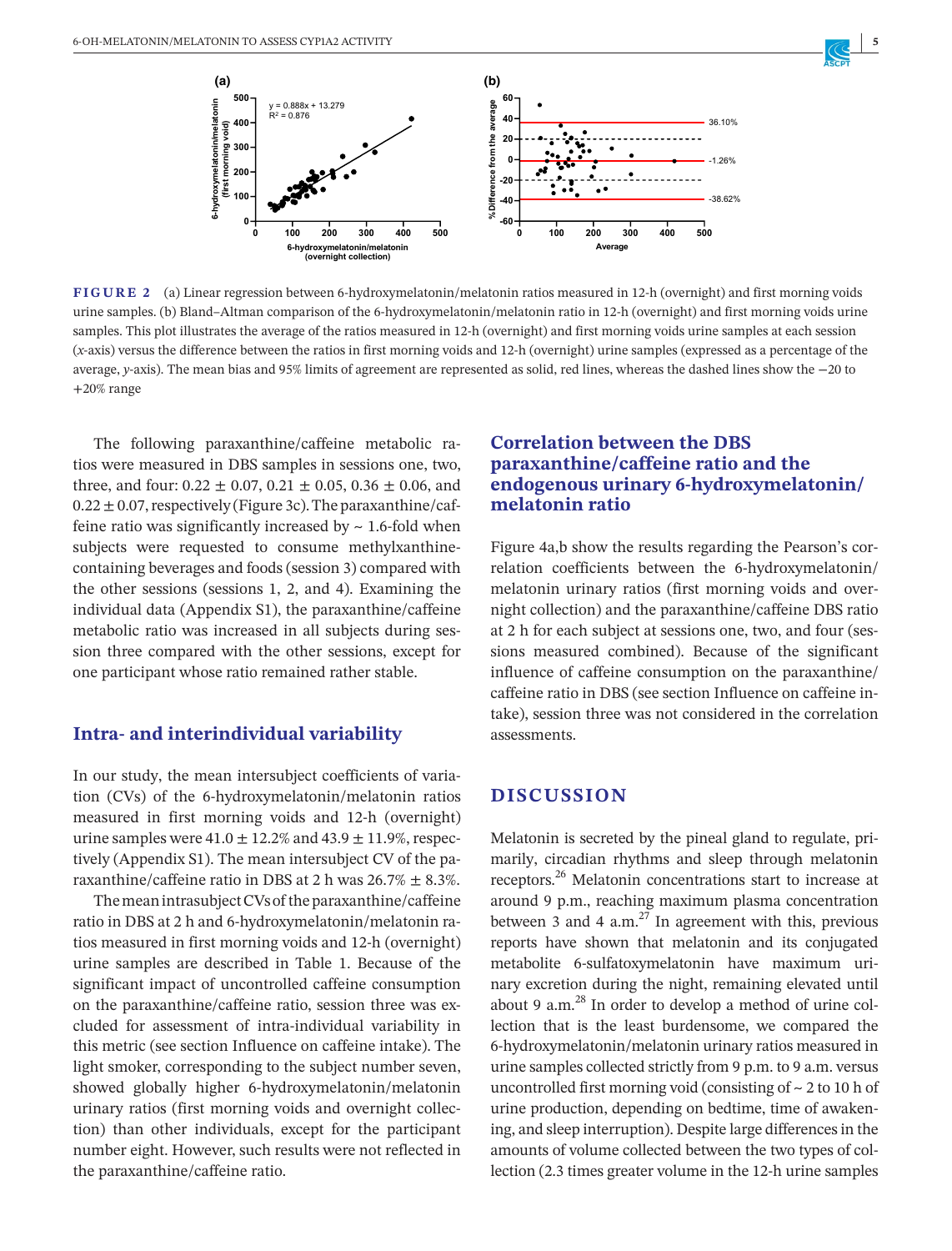

**FIGURE 3** Scatter dot plots with horizontal lines representing means  $\pm$  SD. (a) Distribution of the endogenous 6-hydroxymelatonin/ melatonin ratio measured in 12-h (overnight) urine samples. (b) Distribution of the endogenous 6-hydroxymelatonin/melatonin ratio measured in first morning voids urine samples. (c) Distribution of the paraxanthine/caffeine ratio measured in dried blood spot samples. Sessions one, two, and four represent baseline conditions, including abstention from alcohol and caffeine at least 24 h before the urine collection. In contrast, in session three, subjects were asked to consume at least one cup of coffee or cola during this 24-h period. \*\*\* *p* < 0.001; \*\*\*\* *p* < 0.0001

than in the first morning voids), we showed a significant linear relationship between the 6-hydroxymelatonin/melatonin ratios estimated either from first morning voids or from 12-h urine sample collection (from 9 p.m. to 9 a.m.). These results suggest that a shorter, more clinically manageable, early morning spot urine collection may replace

the more controlled and burdensome 12-h method. It is likely that measuring the metabolic ratio (e.g., metabolite/ substrate) minimizes variability caused by the circadian rhythm. Similarly, the 6β-hydroxycortisol/cortisol urinary metabolic ratio remains constant throughout the day in spite of the circadian variations.<sup>29,30</sup>

In the third session, subjects followed an unrestricted caffeine diet. Participants who did not drink caffeinated beverages daily were asked to consume at least one cup of coffee or cola 24 h before overnight urine collection to ensure caffeine intake. No effect of caffeine was observed on the endogenous 6-hydroxymelatonin/melatonin urinary metabolic ratio. Therefore, it appears that routine consumption of caffeinated beverages can be maintained before measurement of this metric. No impact of caffeine was also noted when examining melatonin and 6-hydroxymelatonin excretion rates measured separately (data not shown). These results corroborate the findings of Härtter et al.<sup>31</sup> that observed no significant effect of caffeine ingestion 12 or 24 h before oral melatonin intake (6 mg) on melatonin concentration at 1.5 h. Despite discrepancies, previous studies reported important effects of caffeine on melatonin pharmacokinetics. For instance, Ursing et al.<sup>32</sup> demonstrated a significant increase in the AUC of endogenous melatonin (measured from 10 p.m. to 8 a.m.) after 12 healthy volunteers received 200 mg of caffeine in the evening (at 10 p.m.) compared to a placebo. They hypothesized that caffeine could promote melatonin release from pinealocytes or possible effect of caffeine on CYP1A2. Wright et al.33 observed the opposite: 200 mg of caffeine, ingested twice a night, decreased nocturnal salivary melatonin levels. They suggested that caffeine may influence melatonin levels through action on adenosine  $A_{2b}$  receptors in the pineal gland. Further studies are therefore needed to confirm the absence of effect of caffeine on the endogenous 6-hydroxymelatonin/melatonin urinary metabolic ratio.

A 24- or 48-h abstinence from caffeine consumption before phenotyping of CYP1A2 activity using caffeine as a probe is often required and highly burdensome for patients and study participants.<sup>7,34,35</sup> In our study, the paraxanthine/caffeine ratio in DBS at 2 h was significantly higher when methylxanthine-containing foods and beverages were allowed (session 3) compared with the abstinence phases (sessions 1, 2, and 4). Similar results have been reported in other studies.<sup>36,37</sup> Caffeine and paraxanthine have different pharmacokinetic profiles. It has been demonstrated that 8 to 10 h after caffeine ingestion, paraxanthine levels exceed those of caffeine in plasma.<sup>20,38</sup> Despite the paucity of studies on the kinetics of caffeine and paraxanthine in humans after daily caffeine intake, we found that half-life of caffeine  $($   $\sim$  4.3 h) is shorter than the half-life of paraxanthine  $({\sim} 7.8 \text{ h})$ , which may explain the higher paraxanthine/caffeine ratio observed in session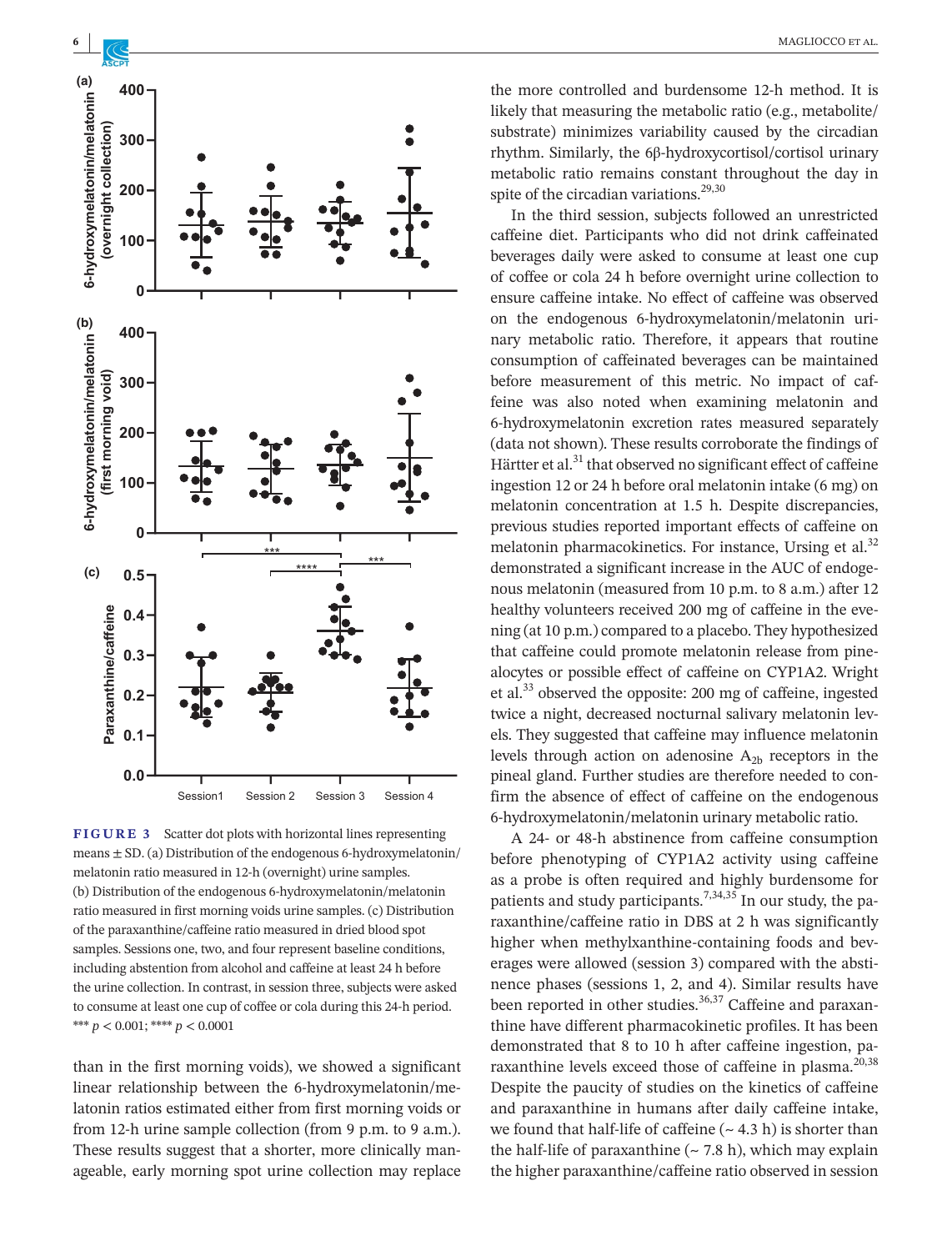**TABLE 1** Intra-individual variability of the endogenous 6-hydroxymelatonin/melatonin ratios measured in first morning voids and 12-h (overnight) urine samples, as well as the paraxanthine/caffeine ratio measured in dried blood spot samples at 2 h from three different sessions (session 1, 2, and 4)

|                | 6-hydroxymelatonin/melatonin<br>(first morning voids) |                 | 6-hydroxymelatonin/melatonin<br>(overnight samples) |                 | Paraxanthine/caffeine (DBS)<br>at $2h$ ) |                |
|----------------|-------------------------------------------------------|-----------------|-----------------------------------------------------|-----------------|------------------------------------------|----------------|
| <b>Subject</b> | Mean $\pm$ SD                                         | CV(%)           | Mean $\pm$ SD                                       | CV(%)           | Mean $\pm$ SD                            | CV(%)          |
| 1              | $163 \pm 34.2$                                        | 21.0            | $137 \pm 14.7$                                      | 10.8            | $0.25 \pm 0.04$                          | 15.2           |
| $\overline{2}$ | $87.1 \pm 15.1$                                       | 17.3            | $92.7 \pm 16.7$                                     | 18.9            | $0.20 \pm 0.02$                          | 7.7            |
| 3              | $114 \pm 21.7$                                        | 19.1            | $121 \pm 15.9$                                      | 13.0            | $0.16 \pm 0.01$                          | 6.9            |
| $\overline{4}$ | $116 \pm 11.7$                                        | 10.0            | $130 \pm 25.0$                                      | 19.3            | $0.25 \pm 0.05$                          | 17.7           |
| 5              | $67.0 \pm 6.2$                                        | 9.3             | $65.8 \pm 12.9$                                     | 19.6            | $0.20 \pm 0.03$                          | 16.9           |
| 6              | $60.6 \pm 12.7$                                       | 21.0            | $55.2 \pm 16.6$                                     | 30.1            | $0.20 \pm 0.04$                          | 19.7           |
| 7              | $217 \pm 64.3$                                        | 29.6            | $194 \pm 60.4$                                      | 31.2            | $0.19 \pm 0.08$                          | 44.3           |
| 8              | $212 \pm 85.8$                                        | 40.5            | $226 \pm 83.4$                                      | 36.9            | $0.26 \pm 0.04$                          | 14.5           |
| 9              | $161 \pm 106$                                         | 65.7            | $195 \pm 113$                                       | 58.0            | $0.35 \pm 0.04$                          | 11.6           |
| 10             | $115 \pm 23.2$                                        | 20.3            | $106 \pm 22.3$                                      | 21.1            | $0.13 \pm 0.01$                          | 10.7           |
| 11             | $175 \pm 39.3$                                        | 22.5            | $219 \pm 42.4$                                      | 19.4            | $0.17 \pm 0.02$                          | 10.8           |
| 12             | $189 \pm 12.9$                                        | 6.9             | $178 \pm 26.7$                                      | 15.0            | $0.21 \pm 0.03$                          | 13.8           |
| All subjects   | $137 \pm 64.2$                                        | $23.6 \pm 16.1$ | $142 \pm 69.2$                                      | $24.4 \pm 13.1$ | $0.22 \pm 0.06$                          | $15.8 \pm 9.8$ |

Abbreviations: CV, coefficient of variation; DBS, dried blood spot.

**FIGURE 4** Pearson's correlation of paraxanthine/caffeine ratio in dried blood spot with the 6-hydroxymelatonin/ melatonin urinary ratios (first morning voids and overnight collection) at study sessions one, two, and four (caffeine abstinence)



three compared with sessions one, two, and four of the present study.<sup>39</sup> Previous studies also reported the possible quantification of dietary caffeine in urine or saliva to measure CYP1A2 activity.<sup>40-42</sup> This interesting approach needs to be further explored, especially with regard to the nonlinear (dose-dependent) pharmacokinetics of caffeine and possible saturation of CYP1A2-mediated metabolism.43 Indeed, given the large differences observed in our studies between sessions with and without caffeine abstinence, we question whether it is possible to phenotype CYP1A2 activity through the paraxanthine/caffeine ratio measured in random samples and/or uncontrolled conditions (i.e., unrestricted caffeine intake). Additional studies are needed to compare CYP1A2 phenotyping under a standardized sampling method versus randomly collected samples, and time-controlled caffeine administration versus no prior caffeine abstinence.

In this particular study, intra-individual variation in the paraxanthine/caffeine ratio in DBS at 2 h when

comparing ratios at sessions one, two, and four (over a period of  $\sim$  1 month) was 15.8  $\pm$  9.8%. Measured over a 12week period, the plasma paraxanthine/caffeine ratio at 5 h showed a similar mean intrasubject CV of  $17.6 \pm 6.0\%$ and  $16.2 \pm 5.9\%$  in young (*n* = 16) and elderly (*n* = 16), respectively, in a study by Simon et al.<sup>44</sup> In contrast, intraindividual variability in the 6-hydroxymelatonin/melatonin ratios measured in first morning voids and 12-h (overnight) urine samples was slightly higher (mean CV 23.6  $\pm$  16.1% and 24.4%  $\pm$  13.1, respectively). It is likely that uncontrolled factors are affecting urinary excretion rates of endogenous melatonin and 6-hydroxymelatonin. If uncontrolled factors affect the 6-hydroxymelatonin/ melatonin ratios resulting in higher intra-individual variability than the plasma paraxanthine/caffeine ratio, it seems clear that this endogenous metric is less likely to reliably capture CYP1A2 activity.

In this study, the urinary 6-hydroxymelatonin/melatonin ratios estimated either from first morning voids or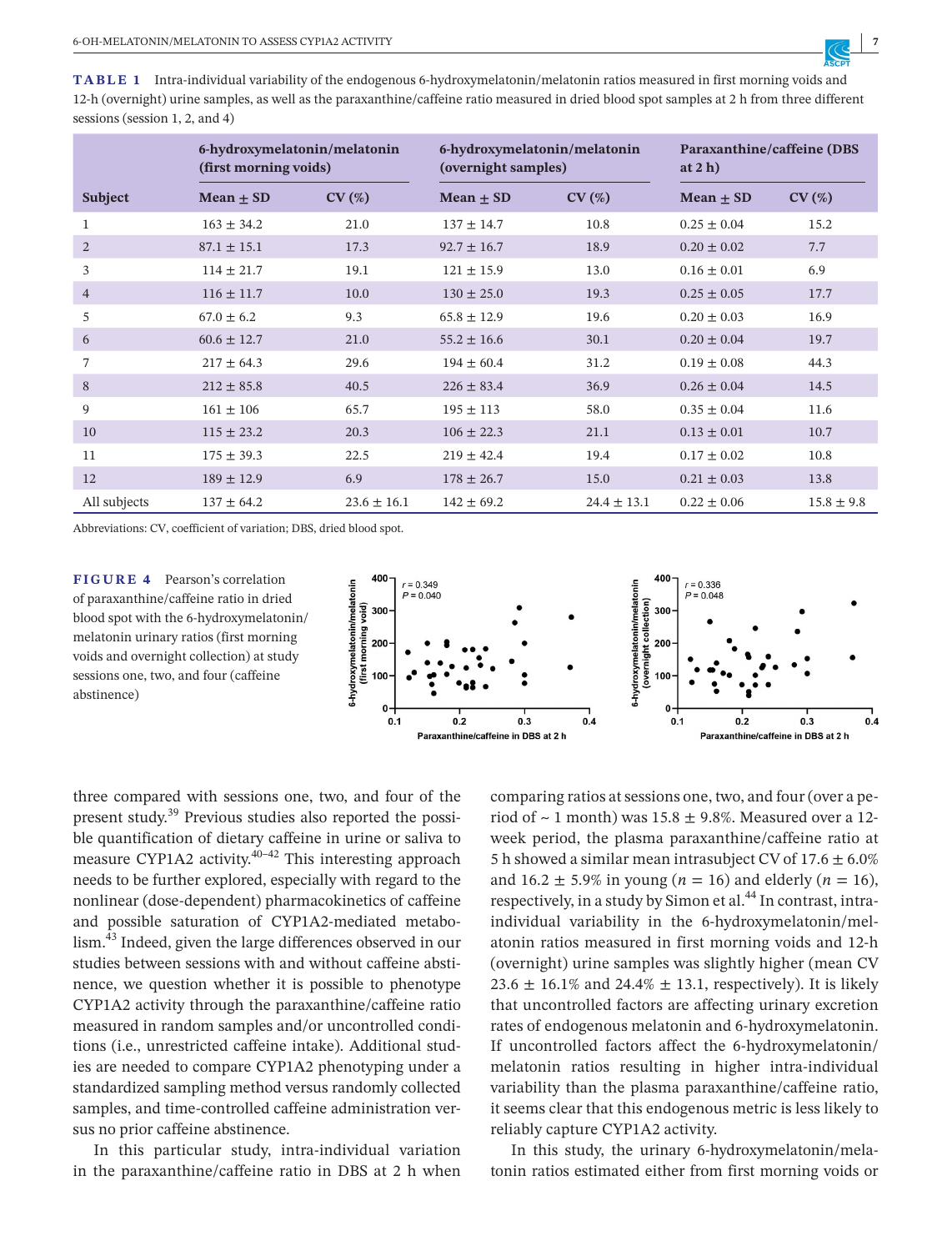from 12-h urine sample collection (from 9 p.m. to 9 a.m.) also exhibited higher interindividual variability than the paraxanthine/caffeine ratio with a mean intersubject CV estimated at 41.0  $\pm$  12.2% and 43.9  $\pm$  11.9%, respectively. The mean intersubject CV of the paraxanthine/caffeine ratio in DBS at 2 h was  $26.7 \pm 8.3\%$ . Previous research work reported higher intersubject CV for plasma paraxanthine/caffeine ratios measured at a single time point (ranging from  $\sim$  29 to 48%).<sup>44–46</sup> Because of the small sample size, we did not investigate potential factors that may contribute to interindividual variability. However, it seems essential to assess whether the 6-hydroxymelatonin/melatonin ratio is still able to capture the impact of factors contributing significantly to CYP1A2 modulation, despite slightly higher intra- and interindividual variability than the paraxanthine/caffeine ratio. In particular, the impact of gender, genetics, pathological states (e.g., liver disease), or comedication on the urinary 6-hydroxymelatonin/ melatonin ratio should be further investigated in future projects, taking into account the variability measured in this study to estimate the sample size.<sup>1,47-49</sup> In particular, smoking, a potent inducer of CYP1A2 enzyme activity, is expected to increase any metabolite-to-substrate ratio. In this study, only one subject reported being a light smoker, which was possibly reflected in the urinary 6-hydroxymelatonin/melatonin ratio in first morning voids but not the paraxanthine/caffeine ratio. It also seems important to measure whether different sleep patterns (e.g., early risers vs. late sleepers) would have an impact on the 6-hydroxymelatonin/melatonin ratio.

Caffeine is usually considered the reference probe for CYP1A2 because its metabolism is primarily mediated by CYP1A2. In this study, the relationship between the endogenous 6-hydroxymelatonin/melatonin urinary ratio and the paraxanthine/caffeine ratio in DBS at 2 h was examined. We observed significant correlations between paraxanthine/caffeine ratio and endogenous 6-hydroxymelatonin/melatonin ratios (first morning voids and overnight collection) during sessions one, two, and four. However, the correlations were very weak (*r* < 0.35) and do not currently support clinical application. To our knowledge, no other studies observed a significant correlation between caffeine and endogenous melatonin. Ursing et al.<sup>50</sup> reported, for instance, a nonsignificant correlation between caffeine clearance and AUC of melatonin in 12 healthy volunteers ( $r = -0.021$ ,  $p = 0.95$ ). However, when measuring endogenous metrics, it seems more relevant to determine either the substrate and its metabolite simultaneously, or the metabolite alone (e.g., plasma 4-beta-hydroxycholesterol) rather than the substrate alone, in order to assess the activity of a CYP isoenzyme.<sup>8</sup>

To conclude, this study successfully demonstrated that the endogenous 6-hydroxymelatonin/melatonin urinary

ratio estimated from first morning voids and overnight collection were statistically related. Therefore, the more convenient first morning micturition could be considered when further investigating the 6-hydroxymelatonin/ melatonin urinary ratio as a metric for CYP1A2 phenotyping. Although this endogenous metabolite/substrate couple remains a potential candidate for CYP1A2 phenotyping, at present, insufficient clinical data are available to use the 6-hydroxymelatonin/melatonin urinary ratio as a CYP1A2 metric in clinical practice, and the results of this study should be interpreted with caution. Some of the results of the present study (i.e., the larger intra- and interindividual variability observed in the 6-hydroxymelatonin/melatonin ratios compared with the paraxanthine/caffeine ratio), question whether this endogenous metric adequately reflects CYP1A2 activity. Confirmatory studies with larger samples are needed in order to further explore this metric in the context of personalized medicine to measure the CYP1A2 metabolic capability of a given patient. An important validation criteria to consider when assessing new CYP450 markers is the capacity of the investigated metric (e.g., the 6-hydroxymelatonin/melatonin ratio) to reflect modulation of the enzymatic activity after pretreatment with CYP1A2 inhibitors and/or inducers. $51$  It also seems fundamental to understand the reasons why caffeine intake had a significant impact on the paraxanthine/caffeine ratio, but no effect on the 6-hydroxymelatonin/melatonin ratios. Finally, it may also be interesting to test the formation clearance of 6-hydroxymelatonin, which could be a valuable metric eliminating any potential influence of the renal clearance of melatonin.<sup>8</sup>

#### **ACKNOWLEDGEMENTS**

The authors would like to thank all the volunteers who participated in this work.

#### **CONFLICT OF INTEREST**

The authors declared no competing interests for this work.

#### **AUTHOR CONTRIBUTIONS**

G.M. wrote the manuscript. G.M., J.D., and Y.D. designed and performed the research. G.M. and Y.D. analyzed the data. J.D., C.F.S., A.T., and Y.D. contributed new reagents/analytical tools.

#### **ORCID**

*Gaëlle Magliocco* <https://orcid.org/0000-0003-4352-5440>

#### **REFERENCES**

1. Guo J, Zhu X, Badawy S, et al. Metabolism and mechanism of human cytochrome P450 enzyme 1A2. *Curr Drug Metab*. 2021;22:40-49.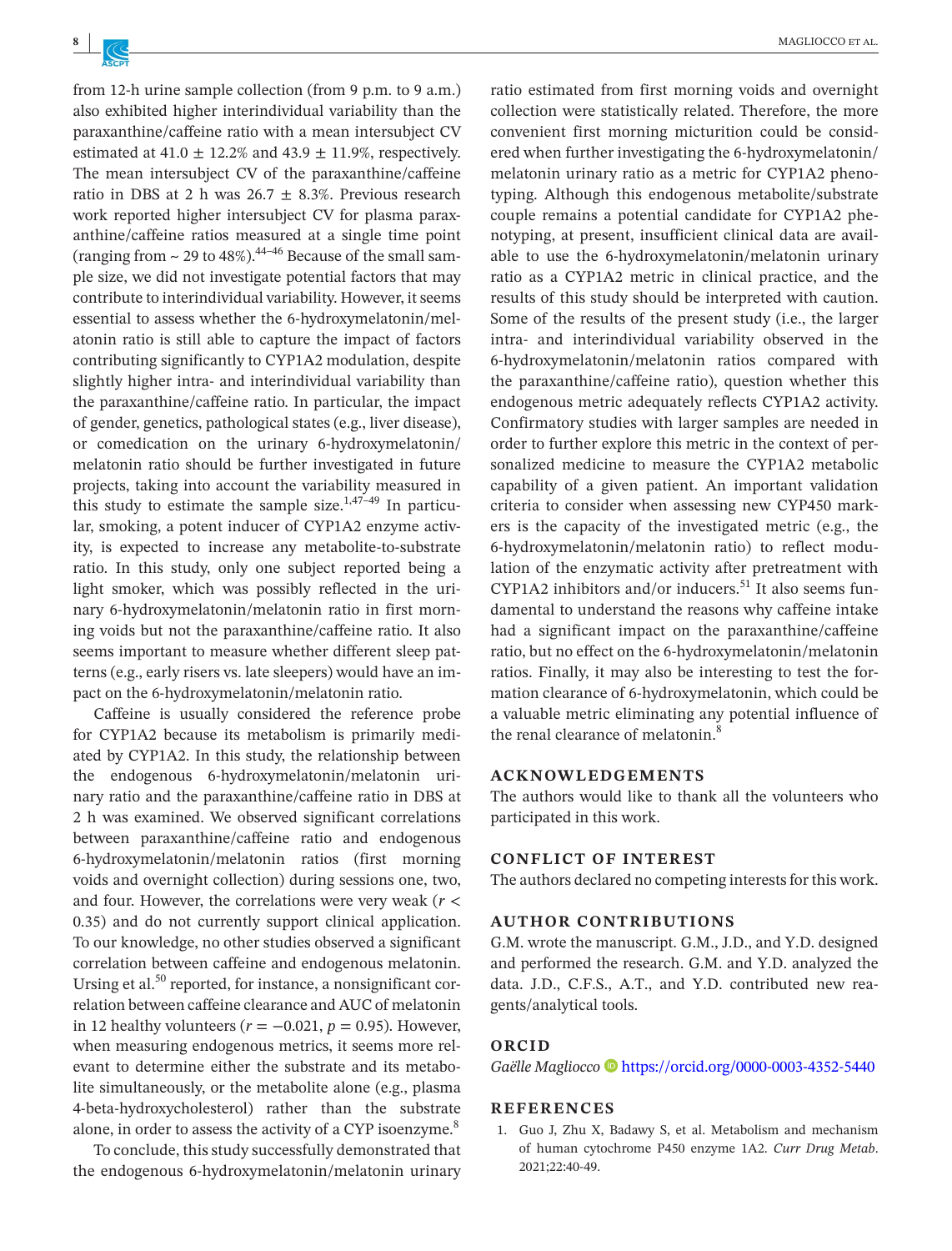- 2. McGraw J, Waller D. Cytochrome P450 variations in different ethnic populations. *Expert Opin Drug Metab Toxicol.* 2012;8:371-382.
- 3. Takuathung MN, Hanprasertpong N, Teekachunhatean S, Koonrungsesomboon N. Impact of CYP1A2 genetic polymorphisms on pharmacokinetics of antipsychotic drugs: a systematic review and meta-analysis. *Acta Psychiatr Scand.* 2019;139:15-25.
- 4. Zanger UM, Schwab M. Cytochrome P450 enzymes in drug metabolism: regulation of gene expression, enzyme activities, and impact of genetic variation. *Pharmacol Ther.* 2013;138:103-141.
- 5. Perera V, Gross AS, Polasek TM, et al. Considering CYP1A2 phenotype and genotype for optimizing the dose of olanzapine in the management of schizophrenia. *Expert Opin Drug Metab Toxicol.* 2013;9:1115-1137.
- 6. Zhou S-F, Wang B, Yang L-P, Liu J-P. Structure, function, regulation and polymorphism and the clinical significance of human cytochrome P450 1A2. *Drug Metab Rev*. 2010;42:268-354.
- 7. Faber MS, Jetter A, Fuhr U. Assessment of CYP1A2 activity in clinical practice: why, how, and when? *Basic Clin Pharmacol Toxicol.* 2005;97:125-134.
- 8. Magliocco G, Thomas A, Desmeules J, Daali Y. Phenotyping of human CYP450 enzymes by Endobiotics: current knowledge and methodological approaches. *Clin Pharmacokinet.* 2019;58:1373-1391.
- 9. Magliocco G, Desmeules J, Matthey A, et al. Metabolomics reveals biomarkers in human urine and plasma to predict cytochrome P450 2D6 (CYP2D6) activity. *Br J Pharmacol.* 2021;178:4708-4725.
- 10. Samer CF, Lorenzini KI, Rollason V, Daali Y, Desmeules JA. Applications of CYP450 testing in the clinical setting. *Mol Diagn Ther.* 2013;17:165-184.
- 11. Magliocco G, Daali Y. Modern approaches for the phenotyping of cytochrome P450 enzymes in children. *Expert Rev Clin Pharmacol*. 2020;13:671-674.
- 12. Magliocco G, Rodieux F, Desmeules J, Samer CF, Daali Y. Toward precision medicine in pediatric population using cytochrome P450 phenotyping approaches and physiologically based pharmacokinetic modeling. *Pediatr Res.* 2020;87:441-449.
- 13. Claustrat B, Leston J. Melatonin: physiological effects in humans. *Neurochirurgie.* 2015;61:77-84.
- 14. Ma X, Idle JR, Krausz KW, Gonzalez FJ. Metabolism of melatonin by human cytochromes p450. *Drug Metab Dispos Biol Fate Chem.* 2005;33:489-494.
- 15. Härtter S, Ursing C, Morita S, et al. Orally given melatonin may serve as a probe drug for cytochrome P450 1A2 activity in vivo: a pilot study. *Clin Pharmacol Ther*. 2001;70:10-16.
- 16. von Bahr C, Ursing C, Yasui N, Tybring G, Bertilsson L, Röjdmark S. Fluvoxamine but not citalopram increases serum melatonin in healthy subjects – an indication that cytochrome P450 CYP1A2 and CYP2C19 hydroxylate melatonin. *Eur J Clin Pharmacol*. 2000;56:123-127.
- 17. Rasmussen BB, Nielsen TL, Brøsen K. Fluvoxamine is a potent inhibitor of the metabolism of caffeine in vitro. *Pharmacol Toxicol*. 1998;83:240-245.
- 18. Skene DJ, Bojkowski CJ, Arendt J. Comparison of the effects of acute fluvoxamine and desipramine administration on melatonin and cortisol production in humans. *Br J Clin Pharmacol*. 1994;37:181-186.
- 19. Bosilkovska M, Déglon J, Samer C, et al. Simultaneous LC-MS/MS quantification of P-glycoprotein and cytochrome P450 probe substrates and their metabolites in DBS and plasma. *Bioanalysis*. 2014;6:151-164.
- 20. Bosilkovska M, Samer CF, Déglon J, et al. Geneva cocktail for cytochrome p450 and P-glycoprotein activity assessment using dried blood spots. *Clin Pharmacol Ther*. 2014;96:349-359.
- 21. Magliocco G, Le Bloc'h F, Thomas A, Desmeules J, Daali Y. Simultaneous determination of melatonin and 6-hydroxymelatonin in human overnight urine by LC-MS/MS. *J Chromatogr B*. 2021;1181:122938.
- 22. European Medicines Agency. Guideline on bioanalytical method validation. [www.ema.europa.eu/docs/en\\_GB/](http://www.ema.europa.eu/docs/en_GB/)document\_library/Scientific\_guideline/2011/08/WC500109686.pdf.
- 23. Bachmann F, Duthaler U, Krähenbühl S. Effect of deglucuronidation on the results of the Basel phenotyping cocktail. *Br J Clin Pharmacol*. 2021;87:4608-4618.
- 24. Linder C, Neideman M, Wide K, von Euler M, Gustafsson LL, Pohanka A. Dried blood spot self-sampling by guardians of children with epilepsy is feasible: comparison with plasma for multiple antiepileptic drugs. *Ther Drug Monit*. 2019;41:509-518.
- 25. Berg M, Welty TE, Gidal BE, et al. Bioequivalence between generic and branded Lamotrigine in people with epilepsy: the EQUIGEN randomized clinical trial. *JAMA Neurol*. 2017;74:919-926.
- 26. Cecon E, Ossishi A, Jockers R. Melatonin receptors: molecular pharmacology and signalling in the context of system bias. *Br J Pharmacol*. 2018;175:3263-3280.
- 27. Rzepka-Migut B, Paprocka J. Melatonin-measurement methods and the factors modifying the results. A systematic review of the literature. *Int J Environ Res Public Health*. 2020;17:E1916.
- 28. Pääkkönen T, Mäkinen TM, Leppäluoto J, et al. Urinary melatonin: a noninvasive method to follow human pineal function as studied in three experimental conditions. *J Pineal Res*. 2006;40:110-115.
- 29. Lee C. Urinary 6βP-hydroxycortisol in humans: analysis, biological variations, and reference ranges. *Clin Biochem*. 1995;28:49-54.
- 30. Joellenbeck L, Qian Z, Zarba A, Groopman JD. Urinary 6 betahydroxycortisol/cortisol ratios measured by high-performance liquid chromatography for use as a biomarker for the human cytochrome P-450 3A4. *Cancer Epidemiol Prev Biomark*. 1992;1:567-572.
- 31. Härtter S, Korhonen T, Lundgren S, et al. Effect of caffeine intake 12 or 24 hours prior to melatonin intake and CYP1A2\*1F polymorphism on CYP1A2 phenotyping by melatonin. *Basic Clin Pharmacol Toxicol*. 2006;99:300-304.
- 32. Ursing C, Wikner J, Brismar K, Röjdmark S. Caffeine raises the serum melatonin level in healthy subjects: an indication of melatonin metabolism by cytochrome P450(CYP)1A2. *J Endocrinol Invest*. 2003;26:403-406.
- 33. Wright KP, Badia P, Myers BL, Plenzler SC, Hakel M. Caffeine and light effects on nighttime melatonin and temperature levels in sleep-deprived humans. *Brain Res*. 1997;747:78-84.
- 34. Suenderhauf C, Berger B, Puchkov M, et al. Pharmacokinetics and phenotyping properties of the Basel phenotyping cocktail combination capsule in healthy male adults. *Br J Clin Pharmacol*. 2020;86:352-361.
- 35. Parra-Guillen ZP, Berger PB, Haschke M, et al. Role of cytochrome P450 3A4 and 1A2 Phenotyping in patients with